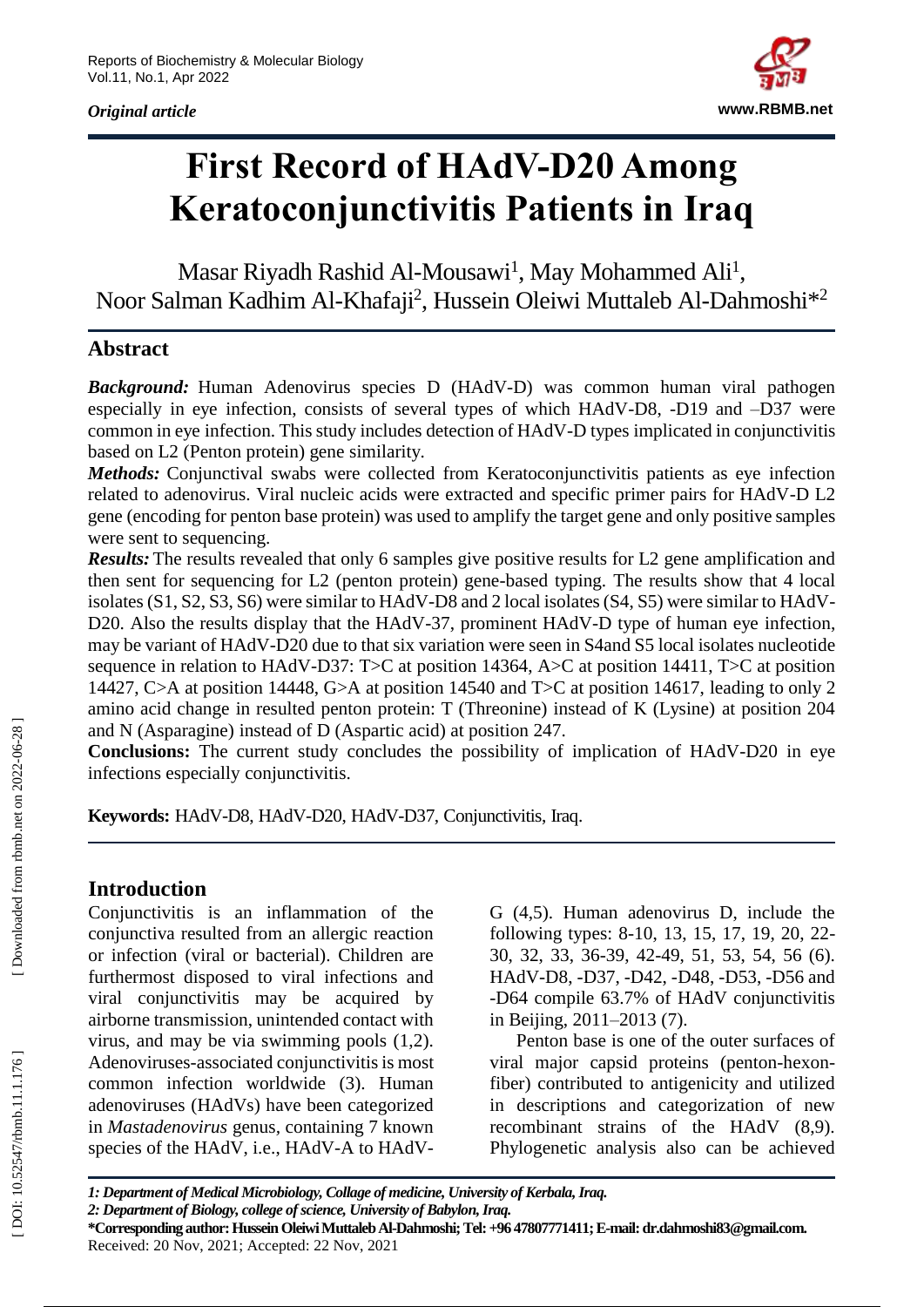using penton base for type discrimination and assigning (10). The penton base play a vital role in adenovirus cell entry via loops of RGD that extend from penton base bind to  $α$ -v $β$ 3 or α -vβ5 integrins. So, the tissue tropism and infection selectivity may mainly depend upon penton base variant and so the HAdV -D type specificity will determine the type of infection (11,12). The objective of current study for investigating Human adenovirus species D type based on Penton base (L2) gene sequence variation.

## **Materials and Methods**

One hundred patients referred to AL -Hilla teaching hospital /Babylon, Al -Imam AL - Hussein medical city hospital/Kerbela, and AL -Hakeem teaching hospital/AL -Najef from December 2018 to June 2019 were recruited for this study. All were examined by experienced ophthalmologists and diagnosed with kerato -conjunctivitis. Conjunctival swabs were collected, were inserted to viral transport media, and stored at -80 °C.

the number of cells increases logarithmically.

### *Ethical Approval*

Informed consent was obtained from all adult participants or parents or legal guardians of minors.

### *Polymerase chain reaction (PCR)*

Viral nucleic acid extraction has been accomplished with the use of the (FavorPrep Viral Nucleic Acid Extraction Kit II) (Cat. No.: FAVNK 002 (50 Preps) according to instructions of manufacturer (Favorgen/Tiwan). Viral nucleic acids were electrophoresed by 0.7% agarose gel electrophoresis and visualized by Gel Documentation system QUANTUM-ST5 (Vilber/France) to check the extracted nucleic acid (13). Conventional PCR for L2 gene (Penton protein gene) was accomplished using Forward: TTCGCAAGAAGCAACCTTT and

## Reverse: TCTTGCATGAGGTCCGG (14).

### *Sanger Sequencing and analysis*

Trimming of L2 (Penton protein) gene sequences was performed by FinchTV and then submitted to NCBI -BLASTN to see the identity of sequences with reference sequences within NCBI data (15). All trimmed and confirmed sequences then Aligned with most frequent types of HAdV species: HAdV -D8 [\(AB448767.](https://www.ncbi.nlm.nih.gov/nuccore/AB448767)1), HAdV  $(JQ326209),$  $(JQ326209),$ HAdV -D20 [\(JN226749.1\)](https://www.ncbi.nlm.nih.gov/nucleotide/JN226749.1?report=genbank&log$=nuclalign&blast_rank=4&RID=SXA4GZSY016), and HAdV -D45 (JN226764.1).

## **Results**

Results of PCR revealed that only 6/60 samples were belonged to HAdV species D. The results of Multiple alignment of 6 local isolates of HAdV -D (S1 -S6) revealed that: S1, S2, S3 and S6 have same sequence (except G instead A in S3) while S4 and S5 have same sequence but differ from those of S1, S2, S3, S6 (Fig. 1). Results of BLASTn for L1 (penton protein) partial sequence of S1 (as representative of first group) revealed that S1, S2, S3, and S6 belong to HAdV -D8 (AB448767.1) with only two variations in S1, S2 and S6 G>A at position 14334 and C>T at 14681 (Table 1). Concern S4 and S5 the results of BLASTn revealed that they are belong to HAdV -D20 [\(JN226749.1\)](https://www.ncbi.nlm.nih.gov/nucleotide/JN226749.1?report=genbank&log$=nuclalign&blast_rank=4&RID=SXA4GZSY016) (Table 2). Phylogenetic tree of S3 with HAdV -D8, - D19, -D20 and –D37 revealed that zero differences between S3 and HAdV -D8 (AB448767.1) while faraway from HAdV - D37, -D20 and –D19 subsequently (from nearest to far). Phylogenetic tree of S4 with HAdV -D8, -D19, -D20 and –D37 revealed that zero differences between S4 and HAdV - D20 [\(JN226749.1\)](https://www.ncbi.nlm.nih.gov/nucleotide/JN226749.1?report=genbank&log$=nuclalign&blast_rank=4&RID=SXA4GZSY016) while faraway from HAdV -D37, -D19 and –D8 subsequently (from nearest to far) (Fig. 2). All six HAdV - D isolates were submitted to GenBank with following accession no. (OL840385, OL840386, OL840387, OL840388, OM069720 and OM069721).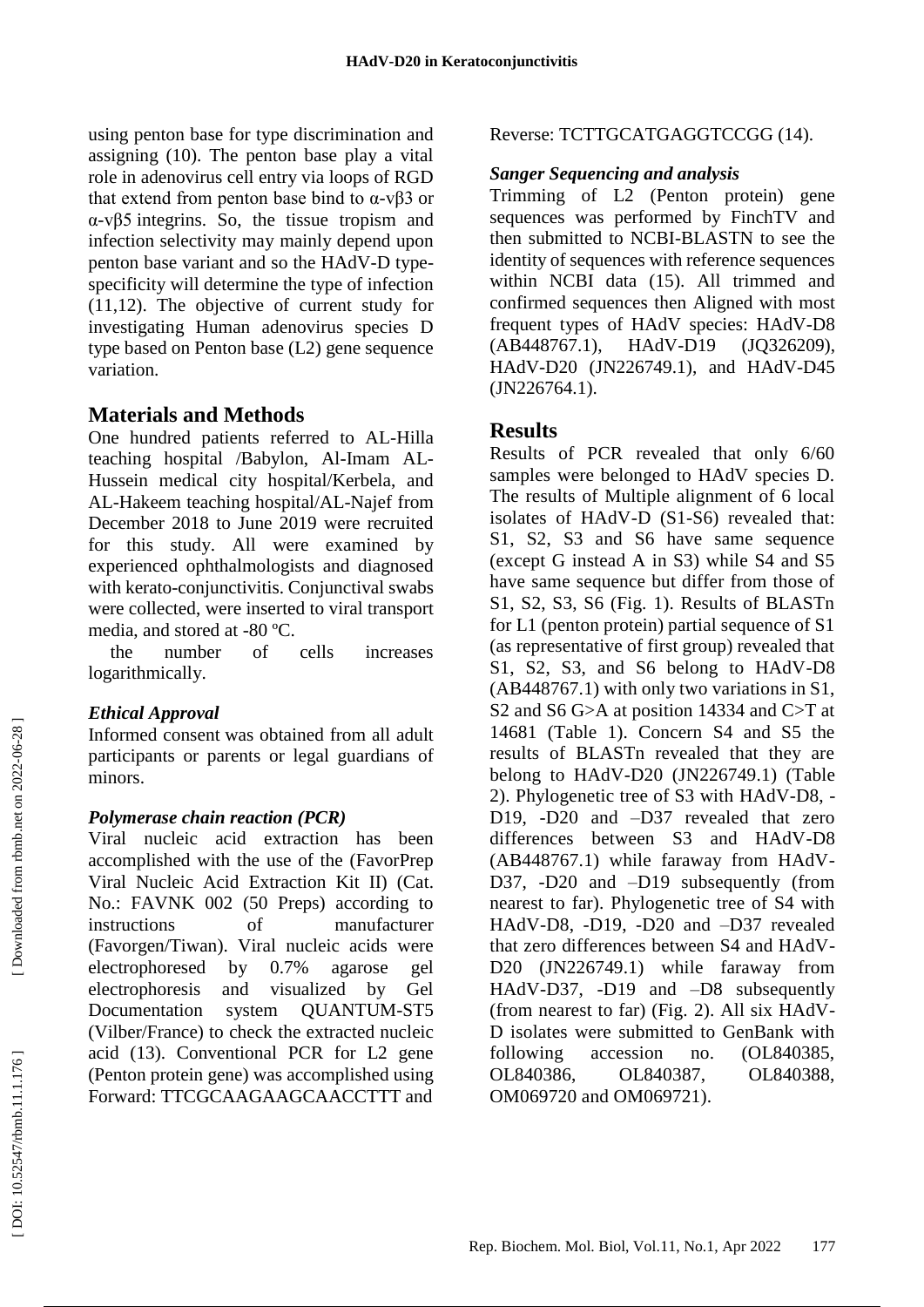| Data                                                                                                                                    | Display |     |    | Search       |   |                  | Groups                        |   |   | Highlight |    |   |   | <b>Statistics</b> |   |   | Help |   |   |   |   |               |                          |              |                  |              |
|-----------------------------------------------------------------------------------------------------------------------------------------|---------|-----|----|--------------|---|------------------|-------------------------------|---|---|-----------|----|---|---|-------------------|---|---|------|---|---|---|---|---------------|--------------------------|--------------|------------------|--------------|
| 8<br><b>WEGA</b>                                                                                                                        |         |     | ę, |              |   | $T_A$            | $\frac{100}{p_{\text{Re}}^2}$ |   | C |           | Pi | s |   |                   | O | 2 |      |   |   |   |   | $\mathbf{I}$  | 읐                        |              | $Q_{\text{max}}$ |              |
| ⊻ Name C                                                                                                                                | т       | A   | А  | A            | A | G                | G                             | G | G | G         | c  | A | A | c                 | A | т | c    | c | c | c | G | c             | c                        | c            | $\mathbf{T}$     | G            |
| $\times$ 1.51                                                                                                                           |         |     |    |              |   |                  |                               |   |   |           |    |   |   |                   |   |   |      |   |   |   |   |               |                          |              |                  |              |
| $\nu$ 2. S2                                                                                                                             |         |     |    |              |   |                  |                               |   |   |           |    |   |   |                   |   |   |      |   |   |   |   |               |                          |              |                  |              |
| ~3.56                                                                                                                                   |         |     |    |              |   |                  |                               |   |   |           |    |   |   |                   |   |   |      |   |   |   |   |               |                          |              |                  |              |
| V4. S3                                                                                                                                  |         |     | G  |              |   |                  |                               |   |   |           |    |   |   |                   |   |   |      |   |   |   |   |               |                          |              |                  |              |
| $5.54$                                                                                                                                  |         |     | G  |              |   |                  |                               |   |   |           |    |   |   |                   |   |   |      |   |   |   |   |               |                          |              |                  |              |
|                                                                                                                                         |         |     |    |              |   |                  |                               |   |   |           |    |   |   |                   |   |   |      |   |   |   |   |               |                          |              |                  |              |
|                                                                                                                                         |         |     | G  |              |   |                  |                               |   |   |           |    |   |   |                   |   |   |      |   |   |   |   |               | $\overline{\phantom{a}}$ | 回            |                  | $\mathbf{x}$ |
| Data                                                                                                                                    | Display |     |    | Search       |   |                  | Groups                        |   |   | Highlight |    |   |   | Statistics        |   |   | Help |   |   |   |   |               |                          |              |                  |              |
| <b>MEGA</b>                                                                                                                             |         |     | 礝  |              |   | $T^{\mathsf{A}}$ | uyo<br>Phe                    |   | с |           | Pi |   | s |                   |   | 2 |      |   |   |   |   | $\rightarrow$ | 읐                        |              | $\frac{Q}{100}$  | C            |
|                                                                                                                                         |         | T G | G  | $\mathbf{A}$ | т | G                | т                             | G | G | A         | A  | G | c | A                 | т | A | c    | c | т | c | A | A             | A                        | $\mathbf{A}$ | G                | c            |
|                                                                                                                                         |         |     |    |              |   |                  |                               |   |   |           |    |   |   |                   |   |   |      |   |   |   |   |               |                          |              |                  |              |
| В                                                                                                                                       |         |     |    |              |   |                  |                               |   |   |           |    |   |   |                   |   |   |      |   |   |   |   |               |                          |              |                  |              |
|                                                                                                                                         |         |     |    |              |   |                  |                               |   |   |           |    |   |   |                   |   |   |      |   |   |   |   |               |                          |              |                  |              |
|                                                                                                                                         |         |     |    |              |   |                  |                               |   |   |           |    |   |   |                   |   |   |      |   |   |   |   |               |                          |              |                  |              |
| $\times$ 6. S5<br>[M] MX: Sequence Data Explorer (PhyloAnalysis-1.meg)<br>⊻ Nam∈C<br>$\times$ 1.51<br>V2.S2<br>$3.56$<br>4.53<br>$5.54$ |         |     |    |              |   |                  |                               |   |   |           | L٦ |   |   | G                 |   |   |      |   |   |   |   |               | G                        | G            |                  |              |

**Fig. 1.** Multiple Alignment of S1 -S6 local isolates of HAdV -D.

| Table 1. Alignment of S1 local isolates with HAdV-D8 (AB448767.1). |  |
|--------------------------------------------------------------------|--|
|--------------------------------------------------------------------|--|

|         | <b>Score</b>   | <b>Expect</b> | <b>Identities</b>                                               | Gaps         | <b>Strand</b>    |
|---------|----------------|---------------|-----------------------------------------------------------------|--------------|------------------|
|         | 665 bits (360) | 0.0           | $364/366(99\%)$                                                 | $0/366(0\%)$ | <b>Plus/Plus</b> |
| Query 1 |                |               | CTAAAAAGGGGGCAACATCCCCCCCCTGCTGGATGTGGAAGCATACCTCAAAAGCAAGAAT60 |              |                  |

Subject 14331 CTA<mark>G</mark>AAGGGGGCAACATCCCCGCCCTGCTGGATGTGGAAGCATACCTCAAAAGCAAGAAT 14390

Query 61 GATCGGGAGGAAGCCACCCAGAATGCAAACAGAGTTGCTGCAAATGGAGGTGGTGAAATT 120 Subject 14391 GATCGGGAGGAAGCCACCCAGAATGCAAACAGAGTTGCTGCAAATGGAGGTGGTGAAATT 14450

Query 121 AGGGGAGATACTTTTCTTACCACCGAACAGCTAAGAGCCGCTGACAAGGAGCTGGTTATT 180 Subject 14451 AGGGGAGATACTTTTCTTACCACCGAACAGCTAAGAGCCGCTGACAAGGAGCTGGTTATT 14510

Query 181 AAGCCCATTAAGGAAGATGCTAGCAAGAGAAGCTATAATGTCATAGGGGACACCCATGAC 240 Subject 14511 AAGCCCATTAAGGAAGATGCTAGCAAGAGAAGCTATAATGTCATAGGGGACACCCATGAC 14570

Query 241 ACCCTGTACCGCAGCTGGTACCTGTCCTATACCTACGGGGACCCCGAGAAGGGGGTACAG 300 Subject 14571 ACCCTGTACCGCAGCTGGTACCTGTCCTATACCTACGGGGACCCCGAGAAGGGGGTACAG 14630

Query 301 TCGTGGACGCTGCTCACCACCCCGGACGTCACCTGCGGCGCGGAGCAAGTTTACTGGTCG 360 Subject 14631 TCGTGGACGCTGCTCACCACCCCGGACGTCACCTGCGGCGGGAGCAAGT<mark>C</mark>TACTGGTCG 14690

Query 361 CTGCCG 366 Subject 14691 CTGCCG 14696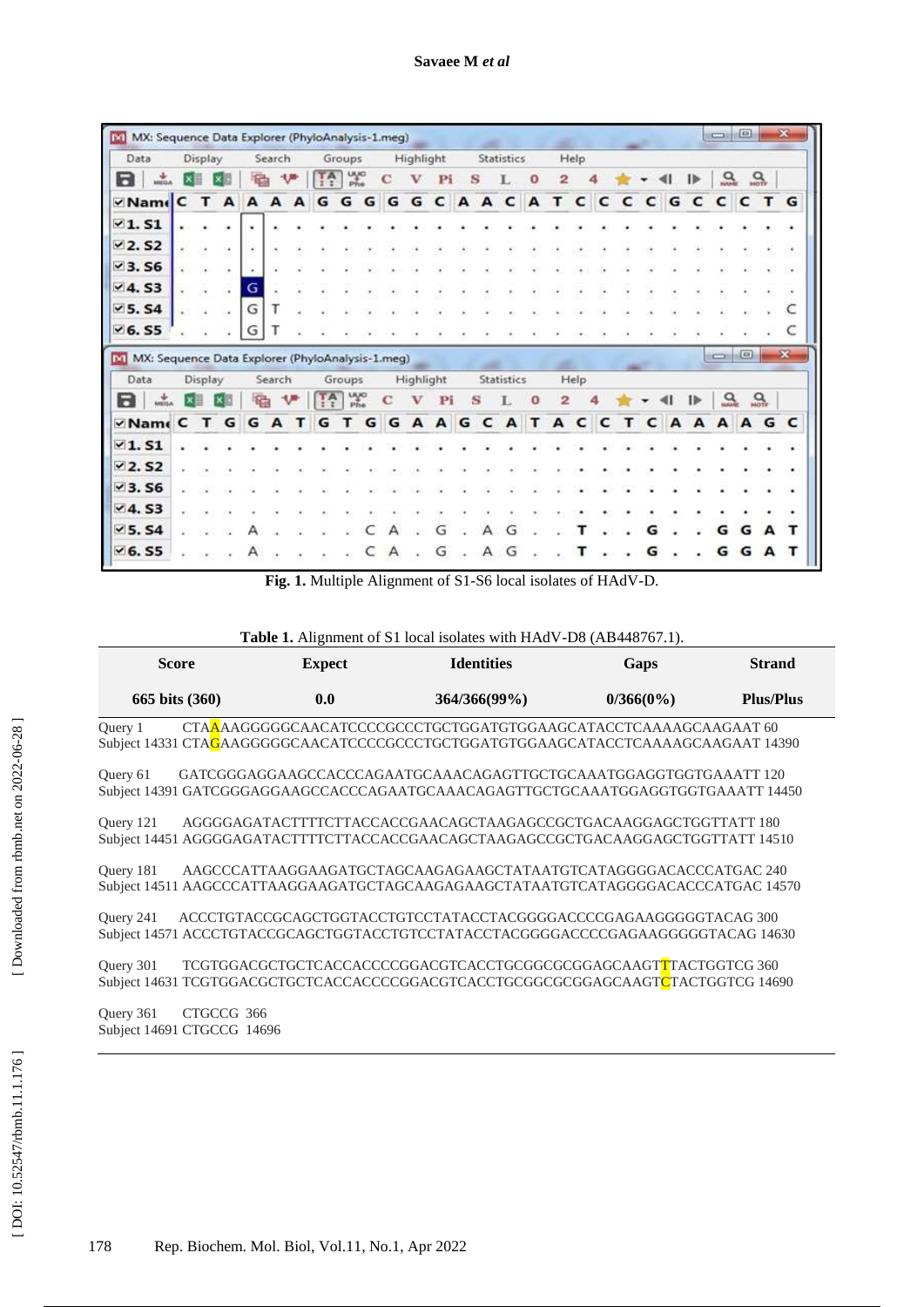#### **HAdV -D20 in Keratoconjunctivitis**

| Table 2. Alignment of S4 local isolates with HAdV-D20 (JN226749.1). |  |               |                                                                                                                                                      |              |                  |  |  |  |  |  |
|---------------------------------------------------------------------|--|---------------|------------------------------------------------------------------------------------------------------------------------------------------------------|--------------|------------------|--|--|--|--|--|
| <b>Score</b>                                                        |  | <b>Expect</b> | <b>Identities</b>                                                                                                                                    | Gaps         | <b>Strand</b>    |  |  |  |  |  |
| 654 bits (354)                                                      |  | 0.0           | $354/354(100\%)$                                                                                                                                     | $0/354(0\%)$ | <b>Plus/Plus</b> |  |  |  |  |  |
| Query 1                                                             |  |               | CTAGTAGGGGCCAACATCCCCGCCCTCCTGAATGTCAAGGAGTATCTGAAGGATAAGGAA60<br>Subject 14333 CTAGTAGGGGGCAACATCCCCGCCCTCCTGAATGTCAAGGAGTATCTGAAGGATAAGGAA 14392   |              |                  |  |  |  |  |  |
| Query 61                                                            |  |               | GAAGCTGGCACAGCAGATGCAAATACCATTAAGGCTCAGAATGATGCAGTCCCAAGAGGA 120<br>Subject 14393 GAAGCTGGCACAGCAGATGCAAATACCATTAAGGCTCAGAATGATGCAGTCCCAAGAGGA 14452 |              |                  |  |  |  |  |  |
| Ouery 121                                                           |  |               | GATAACTATGCATCAGCGGCAGAAGCCAAAGCAGCAGGAAAAGAAATTGAGTTGAAGGCC 180<br>Subject 14453 GATAACTATGCATCAGCGGCAGAAGCCAAAGCAGGAAAAGAAATTGAGTTGAAGGCC 14512    |              |                  |  |  |  |  |  |
| Query 181                                                           |  |               | ATTTTGAAAGATGATTCAAACAGAAGCTACAATGTGATCGAGGGAACCACAGACACCCTG 240<br>Subject 14513 ATTTTGAAAGATGATTCAAACAGAAGCTACAATGTGATCGAGGGAACCACAGACACCCTG 14572 |              |                  |  |  |  |  |  |
| Ouery 241                                                           |  |               | TACCGCAGTTGGTACCTGTCCTATACCTACGGGGACCCCGAGAAGGGGGTGCAGTCGTGG 300<br>Subject 14573 TACCGCAGTTGGTACCTGTCCTATACCTACGGGGACCCCGAGAAGGGGGTGCAGTCGTGG 14632 |              |                  |  |  |  |  |  |
| Query 301                                                           |  |               | ACGCTGCTCACCACCCCGGACGTCACCTGCGGCGCGGAGCAAGTCTACTGGTCG 354<br>Subject 14633 ACGCTGCTCACCACCCCGGACGTCACCTGCGGGGGGAGCAAGTCTACTGGTCG 14686              |              |                  |  |  |  |  |  |



Fig. 2. Phylogenetic tree UPGMA method of all six isolates with HAdV-D8 (AB448767.1), -D19 (JQ326209.1), -D20 (JN226749.1) and -D37 (AB448775.1) and –D45 (JN226764.1).

## **Discussion**

Our results revealed that, the six local isolates of HAdV group belong to two groups: S1, S2, S3 and S6 highly related to HAdV -D8, S4, and S5 highly related to HAdV-D20. Viral Keratoconjunctivitis is mainly resulted from the HAdV especially group B, D and E (16,17). HAdV - D8 is one of the main causative agents of the epidemic kerato conjunctivitis, often related to the military, community, industrial, and nosocomial outbreaks (18). Among HAdV group D, HAdV-19, HAdV-8, and HAdV-37 cause more serious conjunctivitis in comparison with others (19). Nguyen et al. (20) found that 5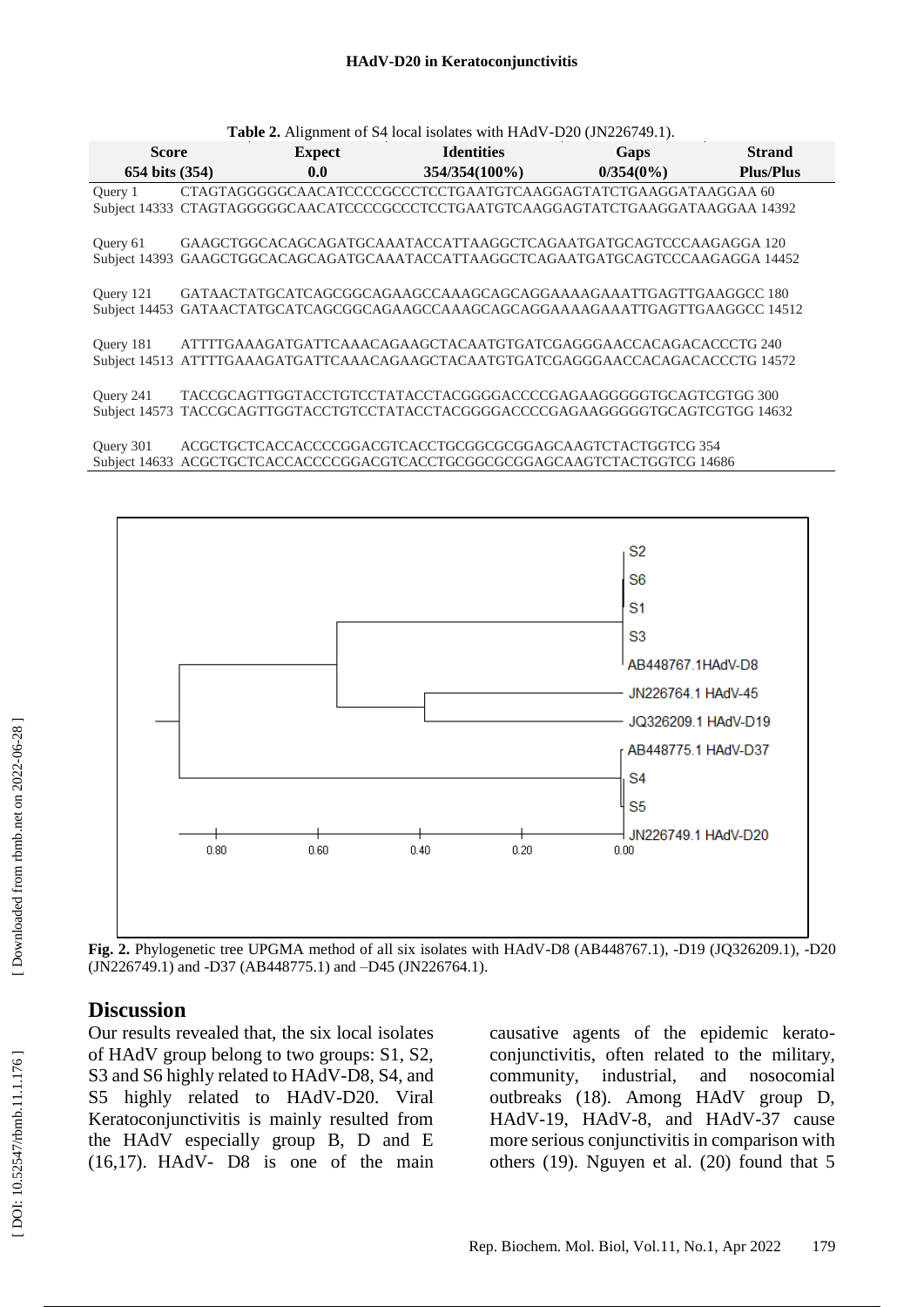different types of the HAdV that are related to the conjunctivitis in Hanoi, including HAdV -4 (2.20%), HAdV  $(4.30\%)$ , HAdV-37 (2.20%), HAdV -8 (89.10%), and one of the recombinant types between the HAdV -8 and HAdV -3 (2.20%) types.

The main corneal pathogens, all within the species D, include HAdV -D8, 53, 37, 56, 54, 64 (previously typed as 19a), 85 and82 (the latter 2 have emerged lately) (2,21). Three studies from Japan stated that, some types of HAdV -D are associated with ocular infections, of which HAdV -8, -37, -53, -54, -56 and -64 are predominant (22,23) and Hashimoto et al., (2018) (24). It seems that this is the first study who report implication of HAdV -D20 in conjunctivitis.

Concern implication of HAdV -D20 in Human infection we did not find any research whose document it accepts one study examine

## **References**

1. Sow AS, Kane H, Ka AM, Hanne FT, Ndiaye JM, Diagne JP, et al. Senegalese experience with acute viral conjunctivitis. J Fr Ophtalmol. 2017;40(4):297 -302.

2 . Lee CS, Lee AY, Akileswaran L, Stroman D, Najafi K, Kleiboeker S, et al. Determinants of outcomes of adenoviral keratoconjunctivitis. Ophthalmology. 2018;125(9):1344 -1353.

3 . Keen M, Thompson M. Treatment of acute conjunctivitis in the United States and evidence of antibiotic overuse: isolated issue or a systematic problem?. Ophthalmology. 2017;124(8):1096 -1098.

4 . Huang GH, Xu WB. Recent advance in new types of human adenovirus. Bing Du Xue Bao. 2013;29(3):342 -8.

5 . Buckwalter SP, Teo R, Espy MJ, Sloan LM, Smith TF, Pritt BS. Real -time qualitative PCR for 57 human adenovirus types from multiple specimen sources. J Clin Microbiol. 2012;50(3):766 -71.

6 . Berman JJ. Taxonomic guide to infectious diseases: understanding the biologic classes of pathogenic organisms. Academic Press;2019;31.

virus -spread ability in cell line which find that the HAdV -D20 can propagate successfully in HEK293 cells (Human embryonic kidney 293 cells) (25). Also, HAdV -D20 was showed to be associated with HIV/AIDS and was detected in the samples of stool from the patients who have AIDS with diarrhea, pneumonia, or both (26).

The current study concludes the possibility of implication of HAdV -D20 in eye infections especially conjunctivitis.

## **Acknowledgements**

It is my pleasure to thankful the head of Biology department and advanced microbiology laboratory at college of science, university of Babylon for their permission and facilitate the work at their labs.

All authors declare that the is no conflict of interest.

7 . Li J, Lu X, Jiang B, Du Y, Yang Y, Qian H, et al. Adenovirus -associated acute conjunctivitis in Beijing, China, 2011 –2013. BMC infectious diseases. 2018;18(1):1 -8.

8 . Nemerow GR, Stewart PL, Reddy VS. Structure of human adenovirus. Current opinion in virology. 2012;2(2):115 - 121.

9 . Ma J, Duffy MR, Deng L, Dakin RS, Uil T, Custers J, et al. Manipulating adenovirus hexon hypervariable loops dictates immune neutralisation and coagulation factor Xdependent cell interaction *in vitro* and *in vivo*. PLoS Pathog. 2015;11(2):e1004673.

10 . Otto WR, Lamson DM, Gonzalez G, Weinberg GA, Pecora ND, Fisher BT, et al. Fatal Neonatal Sepsis Associated with Human Adenovirus Type 56 Infection: Genomic Analysis of Three Recent Cases Detected in the United States. Viruses. 2021;13(6):1105.

11 . Short JJ, Pereboev AV, Kawakami Y, Vasu C, Holterman MJ, Curiel DT. Adenovirus serotype 3 utilizes CD80 (B7. 1) and CD86 (B7. 2) as cellular attachment receptors. Virology. 2004;322(2):349 -59.

12 . Sirena D, Lilienfeld B, Eisenhut M, K älin S, Boucke K, Beerli RR, et al. The human